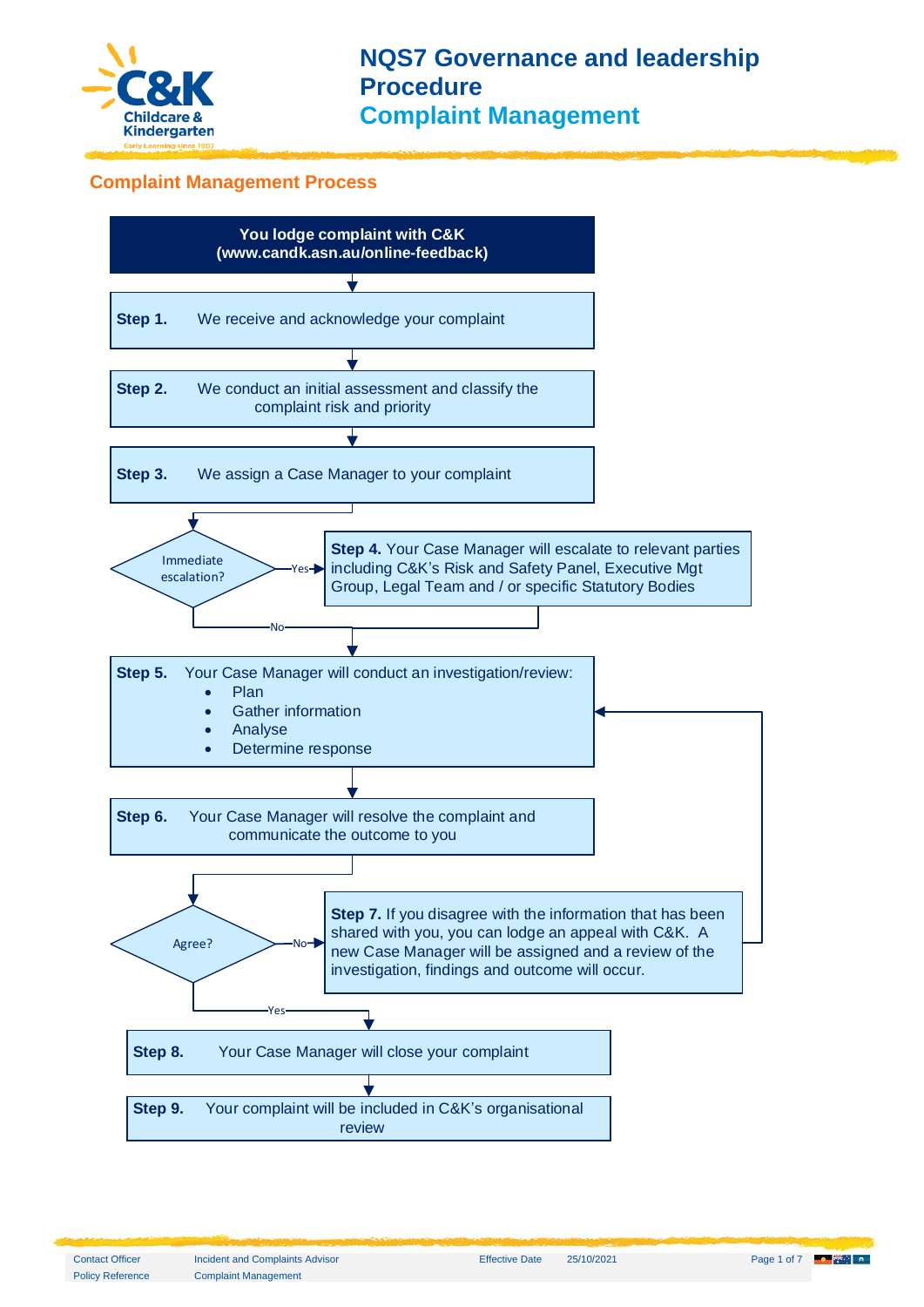

| <b>Step</b>                                 | <b>Actions</b>                                                                                                                                                                                                                                                                                                                                                                                                                                                                                                                                                                                                                                                                                     | <b>Who</b>                                                                                                                                                                                                                                                                                                                                                                                                                              |
|---------------------------------------------|----------------------------------------------------------------------------------------------------------------------------------------------------------------------------------------------------------------------------------------------------------------------------------------------------------------------------------------------------------------------------------------------------------------------------------------------------------------------------------------------------------------------------------------------------------------------------------------------------------------------------------------------------------------------------------------------------|-----------------------------------------------------------------------------------------------------------------------------------------------------------------------------------------------------------------------------------------------------------------------------------------------------------------------------------------------------------------------------------------------------------------------------------------|
| Lodge<br><b>Complaint</b>                   | Make complaint in writing:<br>Completing our <b>Online Feedback Form.</b><br>$\bullet$<br>Emailing feedback@candk.asn.au<br>$\bullet$<br>Emailing the relevant Centre or site<br>$\bullet$<br>Completing a paper Feedback Form or writing a<br>٠<br>letter of complaint and providing/posting it to the<br>relevant Centre or C&K Central (257 Gympie Road,<br>Kedron QLD 4031)<br>Phone<br>$\bullet$<br>Verbal complaints received by Central staff must be<br>$\bullet$<br>entered into the Complaints Management System                                                                                                                                                                         | Any person or organisation.<br>You can choose to remain<br>anonymous.<br>Complainants who are<br>hearing impaired are<br>encouraged to utilise the<br><b>National Relay Service to</b><br>support the lodgement of<br>their complaint.<br><b>Complainants requiring</b><br>translation are encouraged to<br>access the Translating and<br><b>Interpreting Service (TIS</b><br>National) to support the<br>lodgement of their complaint. |
| <b>Acknowledge</b>                          | C&K will:<br>acknowledge within 2 working days of receipt<br>$\bullet$<br>assess all complaints using C&K's risk matrix<br>$\bullet$<br>complaints with a risk rating of moderate or high<br>$\bullet$<br>must be lodged on the C&K Online Feedback Form<br>within one (1) working day of receipt and any<br>information provided (e.g. letter, photographs, video<br>etc) must be uploaded as an attachment on the<br>online Feedback Form.<br>upon submission of the C&K Online Feedback<br>$\bullet$<br>Form, the complainant will receive an automated<br>email acknowledgment (if an email has been<br>provided), including a complaint reference number<br>and a contact email address (i.e. | <b>Centre Director or</b><br><b>Incidents and Complaints</b><br>Advisor                                                                                                                                                                                                                                                                                                                                                                 |
|                                             | feedback@candk.asn.au)<br>Centres will maintain a complaint register in a<br>$\bullet$<br>'Centre Feedback' folder via the Form Complaint<br>Outcome Record. The register will be available for<br>inspection as required. Privacy obligations will be<br>followed.                                                                                                                                                                                                                                                                                                                                                                                                                                | <b>Centre Director</b>                                                                                                                                                                                                                                                                                                                                                                                                                  |
| <b>Notifying</b><br><b>Statutory Bodies</b> | Complainants will be advised that, while C&K will take all<br>reasonable efforts to ensure confidentiality, it may be<br>necessary for C&K to make disclosures in<br>circumstances where it is reasonably required to<br>conduct a proper investigation or where C&K is required<br>to make disclosure to the Early Childhood Education and<br>Care (ECEC) regulatory office or any other statutory<br>body.                                                                                                                                                                                                                                                                                       |                                                                                                                                                                                                                                                                                                                                                                                                                                         |
|                                             | Depending on complaint type and assessed risk level,<br>external statutory bodies may need to be notified. The<br>ECEC must be notified when the following complaints<br>are received:<br>A complaint alleging a serious incident has occurred<br>or is occurring at a service.<br>A complaint alleging the Education and Care<br>$\bullet$<br>Services National Law / Regulations (2011) has<br>been contravened.<br>A complaint alleging physical or sexual abuse of a<br>child has occurred or is occurring while the child is<br>being educated and cared for by the centre                                                                                                                    |                                                                                                                                                                                                                                                                                                                                                                                                                                         |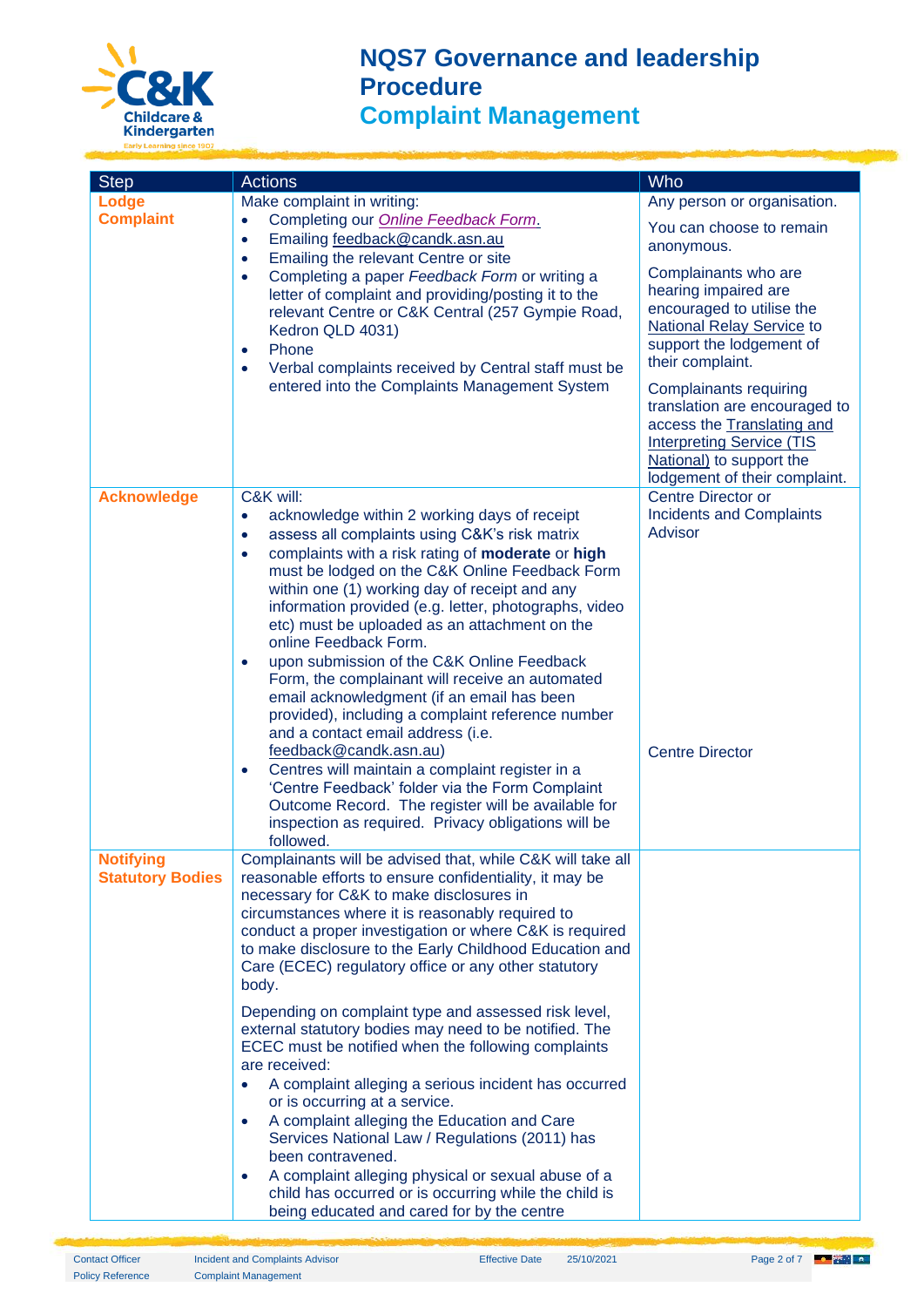

| <b>Step</b>                          | <b>Actions</b>                                                                                                                                                                                                                                                                                                                                                                                                                                                                                                                                                                                                                                                                                                                                                                                                                        | Who                                                           |
|--------------------------------------|---------------------------------------------------------------------------------------------------------------------------------------------------------------------------------------------------------------------------------------------------------------------------------------------------------------------------------------------------------------------------------------------------------------------------------------------------------------------------------------------------------------------------------------------------------------------------------------------------------------------------------------------------------------------------------------------------------------------------------------------------------------------------------------------------------------------------------------|---------------------------------------------------------------|
| <b>Initial</b><br><b>Assessment</b>  | Assess each complaint received vis the C&K Online<br>$\bullet$<br>Feedback Form against the C&K Risk Matrix<br>(appendix 1)<br><b>Assign Risk Rating</b><br>٠<br>Determine most appropriate Case Manager (in<br>٠<br>some cases the Risk and Safety Panel, Executive<br>Management Group or Board may appoint an<br>external case manager)<br>Identify Escalation Path (appendix 2)<br>Classify complaint as:<br><b>Building and Facilities</b><br>$\circ$<br>Children's health, safety and wellbeing<br>$\circ$<br><b>Education program</b><br>$\circ$<br>Employee conduct<br>$\circ$<br>Enrolment/orientation<br>$\circ$<br>Equipment and resources<br>$\circ$<br>Policies and procedures<br>$\circ$<br>Privacy<br>$\circ$<br>Regulatory compliance<br>$\circ$<br>Other health, safety and wellbeing<br>$\circ$<br>Other<br>$\circ$ | <b>Incidents and Complaints</b><br><b>Advisor</b>             |
| <b>Assign Case</b><br><b>Manager</b> | Check conflicts of interest, if known conflict, assign<br>$\bullet$<br>alternative Case Manager<br>An automated email will notify the Case Manager<br>٠                                                                                                                                                                                                                                                                                                                                                                                                                                                                                                                                                                                                                                                                               | <b>Incidents and Complaints</b><br>Advisor                    |
| <b>Escalation</b>                    | All complaints rated as a moderate or high risk to be<br>$\bullet$<br>escalated as per the Escalation Path (Appendix 2)<br>Case managers may access the National Relay<br>$\bullet$<br>Service and the Translating and Interpreting Service<br>(TIS National) when undertaking a complaint<br>investigation / review (if the complainant requires<br>this)                                                                                                                                                                                                                                                                                                                                                                                                                                                                            | <b>Case Manager</b><br>Case Manager                           |
|                                      | If a conflict of interest arises at any stage during the<br>$\bullet$<br>investigation, immediately cease investigating and<br>notify your line manager and the Incident and<br>Complaints Advisor. A new case manager will be<br>appointed                                                                                                                                                                                                                                                                                                                                                                                                                                                                                                                                                                                           | <b>Case Manager</b>                                           |
|                                      | Where required, advise complainant of appointment   (New) Case Manager<br>of new case manager                                                                                                                                                                                                                                                                                                                                                                                                                                                                                                                                                                                                                                                                                                                                         |                                                               |
|                                      | Conduct investigation<br>$\bullet$<br>Keep complainant and relevant stakeholders<br>$\bullet$<br>informed of investigation process                                                                                                                                                                                                                                                                                                                                                                                                                                                                                                                                                                                                                                                                                                    | (New) Case Manager<br>(New) Case Manager                      |
| <b>Resolve</b>                       | Upon completion of the investigation present the<br>$\bullet$<br>findings and proposed recommendations to their line<br>manager as outlined on the C&K Online Feedback<br>Register. For complaints assessed as risk level high<br>with major or catastrophic consequences, an<br>Information Brief is prepared and presented to the<br><b>Risk and Safety Panel</b>                                                                                                                                                                                                                                                                                                                                                                                                                                                                   | <b>Case Manager</b>                                           |
|                                      | Review investigation findings and proposed<br>recommendations<br>Approve<br>$\circ$<br>Reject – request further actions or updates<br>$\circ$                                                                                                                                                                                                                                                                                                                                                                                                                                                                                                                                                                                                                                                                                         | <b>Line Manager</b><br>Risk and Safety Panel (if<br>required) |
|                                      | Where escalated to RSP, obtain advice from Legal,<br>Risk and Governance Team prior to speaking with<br>the complainant, regarding information that can be<br>shared with the complainant                                                                                                                                                                                                                                                                                                                                                                                                                                                                                                                                                                                                                                             | <b>Case Manager</b><br>Legal, Risk and Governance<br>Team     |

Policy Reference Complaint Management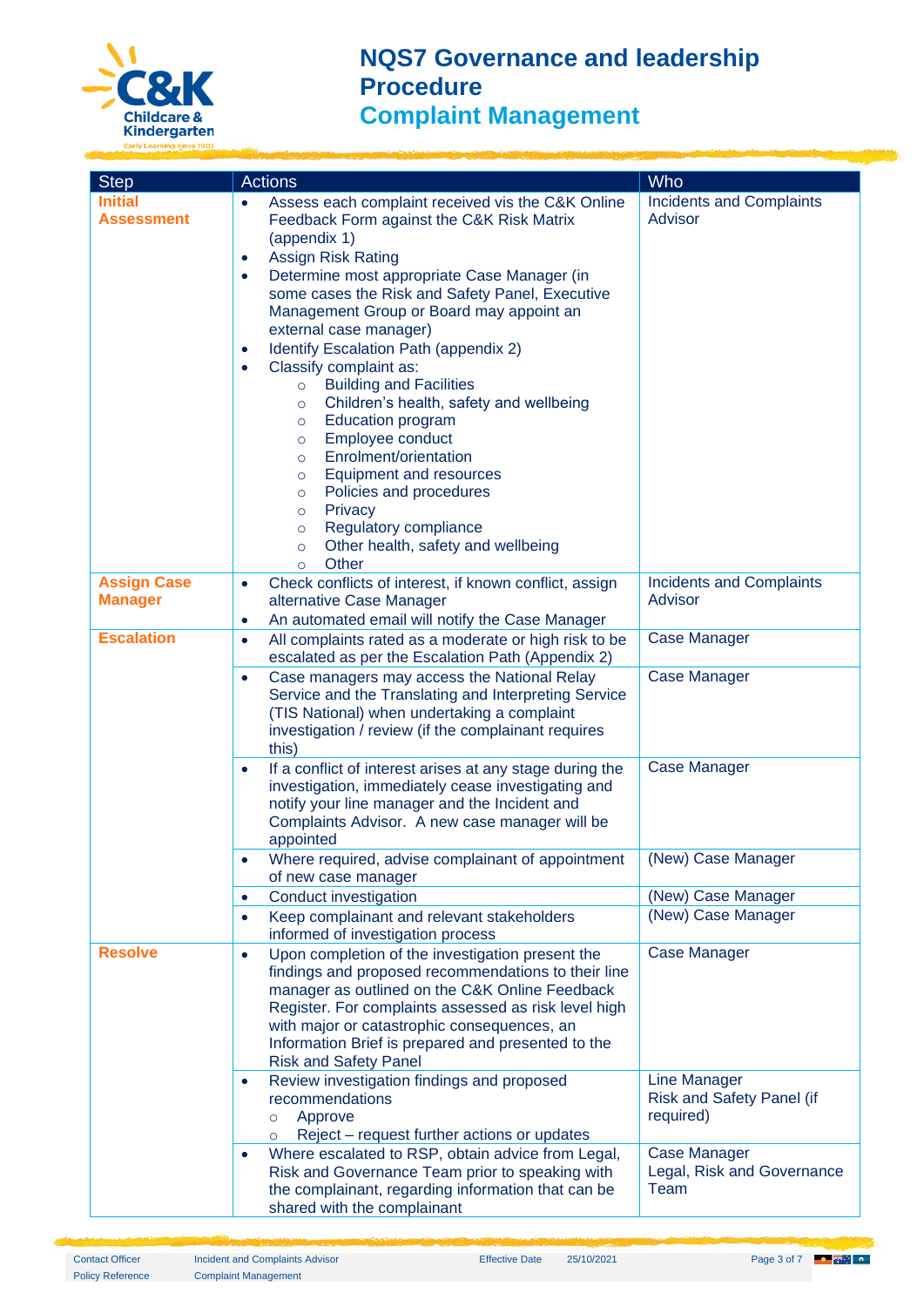

| <b>Step</b>                   | <b>Actions</b>                                                                                                                                                                                                                                                                                                                                                                                                                                                               | Who                                                                              |
|-------------------------------|------------------------------------------------------------------------------------------------------------------------------------------------------------------------------------------------------------------------------------------------------------------------------------------------------------------------------------------------------------------------------------------------------------------------------------------------------------------------------|----------------------------------------------------------------------------------|
| <b>Resolve</b><br>(continued) | Once approved by the line manager and RSP<br>$\bullet$<br>(where escalated to RSP), contact the complainant<br>to outline investigation findings and any decision/s<br>reached                                                                                                                                                                                                                                                                                               | <b>Case Manager</b>                                                              |
|                               | In most cases, provide a verbal response to the<br>$\bullet$<br>complainant documenting what was discussed                                                                                                                                                                                                                                                                                                                                                                   | <b>Case Manager</b>                                                              |
|                               | If the response is to be provided in writing, seek<br>$\bullet$<br>advice from your line manager and the Legal, Risk<br>and Governance Team before providing the<br>correspondence to the complainant. A response<br>may include (but not be limited to):<br>o outline of the investigation process<br>o outline of the findings<br>o actions taken (e.g. a review of C&K policy or<br>centre/site protocol)<br>outline of next steps / future actions<br>$\circ$ an apology | <b>Case Manager</b><br><b>Line Manager</b><br>Legal, Risk and Governance<br>Team |
|                               | Complainants have an opportunity to appeal the<br>outcome if the resolution is not accepted                                                                                                                                                                                                                                                                                                                                                                                  | Complainant                                                                      |
|                               | Document the Complaint Outcome Record Form<br>$\bullet$<br>and update the C&K Online Feedback Register:<br>investigation findings<br>$\circ$<br>recommendations / actions, and<br>$\circ$<br>the complainant's level of satisfaction of<br>$\circ$<br>resolution                                                                                                                                                                                                             | <b>Case Manager</b>                                                              |
| <b>Appeal</b>                 | Where a complainant requests an appeal, the matter<br>$\bullet$<br>is to be escalated to the next level of management<br>or the RSP                                                                                                                                                                                                                                                                                                                                          | Line Manager and / or<br><b>Risk and Safety Panel</b>                            |
|                               | The relevant manager or RSP will conduct a review<br>$\bullet$<br>of the investigation process, findings and any<br>recommendations / actions                                                                                                                                                                                                                                                                                                                                | Line Manager and / or<br><b>Risk and Safety Panel</b>                            |
|                               | If the relevant manager or RSP supports the<br>$\bullet$<br>investigation process, findings and<br>recommendations / actions they will contact the<br>complainant to outline their decision / s reached                                                                                                                                                                                                                                                                      | Line Manager and / or<br><b>Risk and Safety Panel</b>                            |
|                               | If the relevant manager or RSP does not support the<br>investigation process, findings and<br>recommendations / actions the relevant manager or<br>RSP will appoint a new / appropriate case manager<br>to commence a new complaint investigation /<br>review. The relevant manager or RSP will inform the<br>complainant that a new complaint investigation /<br>review will be completed                                                                                   | New Case Manager                                                                 |
| <b>Close</b>                  | The case manager to communicate (without<br>$\bullet$<br>breaching privacy / confidentiality) the following<br>information to all relevant stakeholders:<br>investigation / review findings<br>$\Omega$<br>recommendations / actions and the agreed<br>$\circ$<br>timeframes for completion, and<br>the complainant's level of satisfaction of<br>$\circ$<br>resolution / response.                                                                                          | <b>Case Manager</b>                                                              |
|                               | Ensure recommendations / actions are completed<br>by the required timeframes                                                                                                                                                                                                                                                                                                                                                                                                 | <b>Centre Director or</b><br><b>Line Manager</b>                                 |
|                               | If required, follow-up with complainants to ascertain<br>$\bullet$<br>continued level of satisfaction with the resolution /<br>response                                                                                                                                                                                                                                                                                                                                      | <b>Case Manager</b>                                                              |

Policy Reference Complaint Management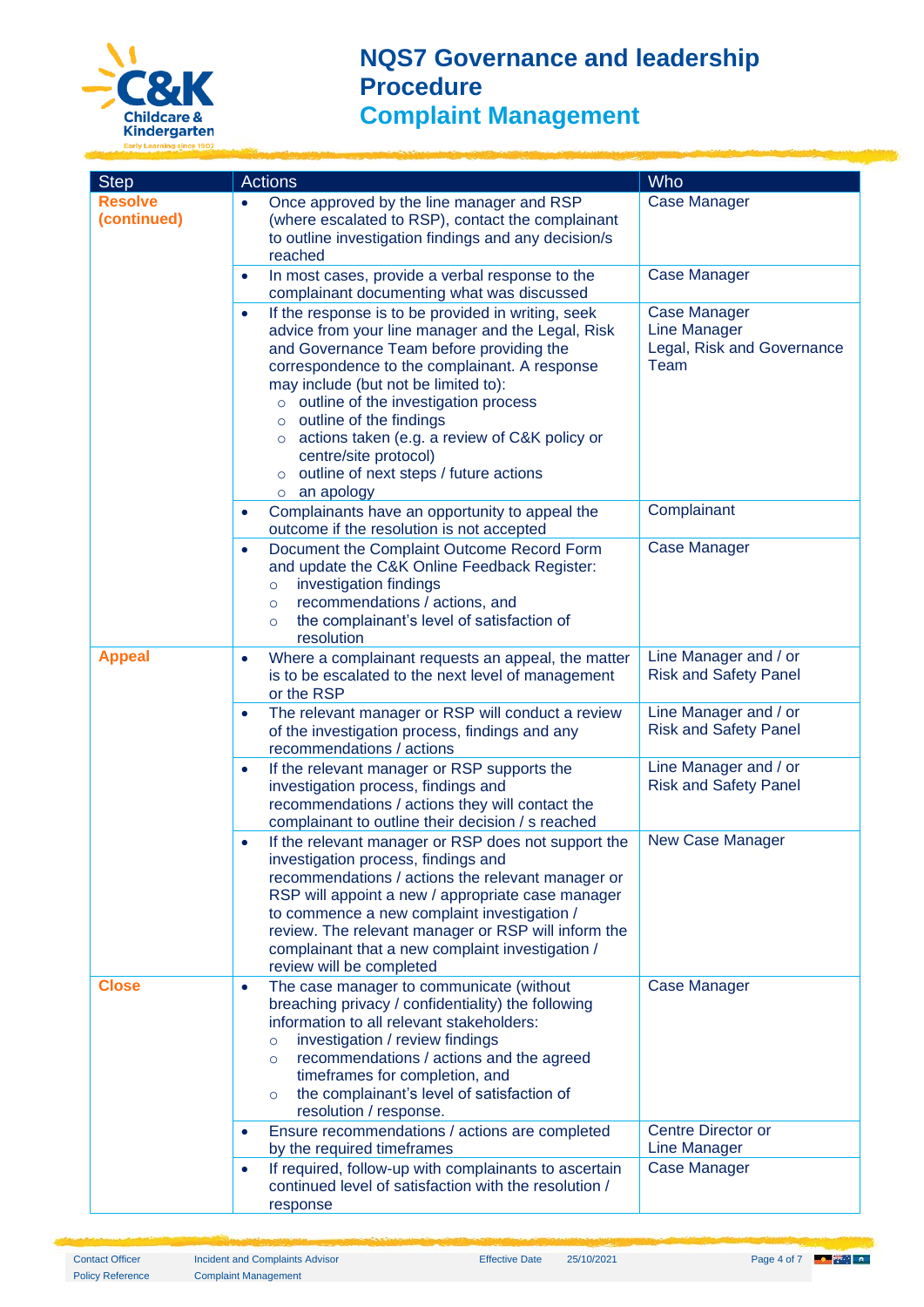

| <b>Step</b>                 | <b>Actions</b>                                                                                                                                                                                                                                              | <b>Who</b>                                 |  |  |
|-----------------------------|-------------------------------------------------------------------------------------------------------------------------------------------------------------------------------------------------------------------------------------------------------------|--------------------------------------------|--|--|
| <b>Close</b><br>(continued) | Once all recommendations / actions are completed,<br>'close' the complaint outcome record on the C&K<br><b>Online Feedback Register</b>                                                                                                                     | <b>Case Manager</b>                        |  |  |
| <b>Review</b>               | Prepare Quarterly Report to identify possible<br>$\bullet$<br>complaint trends, summarise and analyse<br>recommendations / actions.<br>Present Quarterly Report to the Early Childhood<br>team, Executive Management Group (EMG) and / or<br>the C&K Board. | <b>Incidents and Complaints</b><br>Advisor |  |  |
| <b>Training</b>             | All C&K employees to undertake annual compliance<br>training regarding complaints management policy<br>and procedure.                                                                                                                                       | <b>All Employees</b>                       |  |  |

#### **Acknowledgements and references**

- Standards Australia (2014). *Australian Standard AS/NZS 10002:2014 Guidelines for complaint management in organisations.*
- The State of Queensland (Office of the Ombudsman) (2006). *Guide to Developing Effective Complaints Management Policies and Procedures.*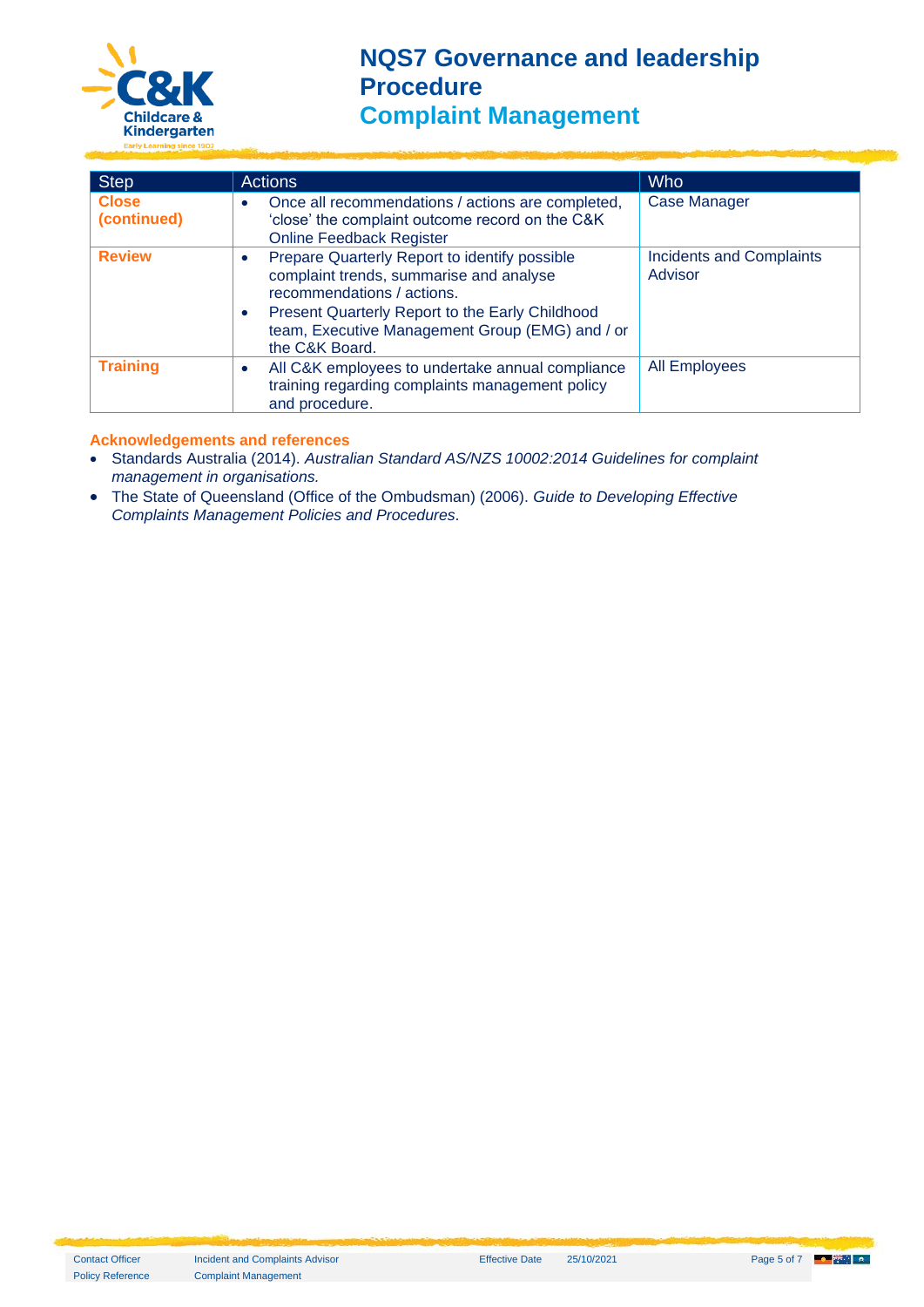

#### **Appendix 1: Risk Matrix**

|            |                       | Consequence   |              |                 |              |              |
|------------|-----------------------|---------------|--------------|-----------------|--------------|--------------|
|            |                       | Insignificant | <b>Minor</b> | <b>Moderate</b> | <b>Major</b> | Catastrophic |
| Likelihood | <b>Almost Certain</b> | Low           | Moderate     | Moderate        | High         | High         |
|            | <b>Likely</b>         | Low           | Low          | Moderate        | Moderate     | High         |
|            | <b>Possible</b>       | Low           | Low          | Low             | Moderate     | Moderate     |
|            | <b>Unlikely</b>       | Low           | Low          | Low             | Low          | Low          |
|            | Rare                  | Low           | Low          | Low             | Low          | Low          |

| Consequence          | Compliance                                                                                                                                                        | <b>Environmental</b>                                                                               | <b>External</b>                                                                                               | <b>Financial</b>      | <b>Operational</b>                                                                                                                           | <b>Reputational</b>                                                                                                                                                    | <b>Safety</b>                                                                                              | <b>Technological</b>                                                                                                                                                      |
|----------------------|-------------------------------------------------------------------------------------------------------------------------------------------------------------------|----------------------------------------------------------------------------------------------------|---------------------------------------------------------------------------------------------------------------|-----------------------|----------------------------------------------------------------------------------------------------------------------------------------------|------------------------------------------------------------------------------------------------------------------------------------------------------------------------|------------------------------------------------------------------------------------------------------------|---------------------------------------------------------------------------------------------------------------------------------------------------------------------------|
| Catastrophic         | Non compliance<br>results in criminal<br>charges or loss of<br>accreditation /<br>licence.<br>Numerous litigations,<br>termination of<br>contract for default.    | Widespread<br>environmental<br>damage leading to<br>fines and significant<br>resources to rectify. | Unable to meet all<br>community's<br>expectations (state<br>wide) with significant<br>ongoing<br>consequences | $>$ \$5M              | Loss of service for 7<br>days or more.<br>Affecting multiple<br>services.                                                                    | External reputation<br>irrevocably destroyed<br>or damaged.<br>Extensive coverage in<br>national media.<br>Severe impact on<br>staff turnover.                         | Loss of Life<br>(notification to a<br>regulating body)                                                     | Multiple Tier 1 system<br>failures, whole of<br>organisation<br>cybersecurity breach,<br>loss of data unable to<br>recover without<br>significant resources<br>to rectify |
| <b>Major</b>         | Non compliance<br>results in termination<br>of service or imposed<br>penalties. Single<br>major litigation,<br>notice threatening<br>contract termination.        | Extensive<br>environmental<br>damage requiring<br>significant resources<br>to rectify.             | Unable to meet a high<br>number of<br>community's<br>expectations with<br>significant ongoing<br>consequences | $>$ \$0.5M - < \$5M   | Loss of service for<br>more than 48 hours.<br>but less than 7 days<br>Major disruption,<br>serious damage<br>affecting multiple<br>services. | <b>External reputation</b><br>damaged.<br>considerable effort<br>and expense required<br>to recover. Coverage<br>in state media.<br>Major impact on staff<br>turnover. | Life threatening or<br>extensive, multiple<br>injuries or claims<br>(notification to a<br>regulating body) | Single Tier 1 system<br>failure, whole of<br>business<br>cybersecurity breach,<br>loss of data unable to<br>recover without some<br>additional resources<br>to rectifu    |
| <b>Moderate</b>      | Short term non<br>compliance but with<br>significant regulatory<br>conditions imposed.<br>Single moderate<br>litigation, threat of<br>contract default<br>notice. | Some environmental<br>damage requiring<br>some resources to<br>rectify.                            | Unable to meet a<br>cluster of local<br>community's<br>expectations with<br>some ongoing<br>consequences      | $>$ \$0.1M - < \$0.5M | Loss of service for<br>more than 48 hours<br>but less than 7 days.<br>Noticeable disruption<br>to multiple services,<br>no serious damage.   | External reputation<br>damaged, some<br>effort and expense<br>required to recover.<br>Coverage in local<br>media.<br>Moderate impact on<br>staff turnover.             | Violence, threat or<br>serious injury or claim<br>(notification to a<br>regulating body)                   | System failure,<br>moderate system<br>interruption, localised<br>cybersecurity breach,<br>loss of data able to<br>recover without some<br>additional resources            |
| <b>Minor</b>         | Some temporary non-<br>compliance. Single<br>minor litigation,<br>mediation meeting<br>between contractual<br>parties.                                            | Minor environmental<br>damage rectification<br>is funded from within<br>existing budget.           | Unable to meet a<br>local community's<br>expectations with<br>some ongoing<br>consequences                    | $>$ \$25K - < \$0.1M  | Loss of service for<br>less than 48 hours.<br>Noticeable disruption<br>to multiple services.<br>no serious damage.                           | External reputation<br>minimally affected,<br>little effort or expense<br>required to recover.<br>Minor impact on staff<br>turnover.                                   | Minor injury or claim                                                                                      | Minor system<br>interruption,<br>cybersecurity breach<br>attempt, no loss of<br>data able to recover<br>with no additional<br>resource                                    |
| <b>Insignificant</b> | No regulatory or<br>statutorų impact. No<br>threat of litigation or<br>affect on contract<br>performance.                                                         | No environmental<br>damage.                                                                        | Unable to meet a<br>local community's<br>expectations with no<br>ongoing<br>consequences                      | < \$25K               | Insignificant<br>disruption to<br>services, no loss of<br>service.                                                                           | External reputation<br>not affected.<br>No impact on staff<br>turnover.                                                                                                | No injury or claim                                                                                         | Brief loss of service,<br>no business<br>interruption or<br>security breaches, no<br>data loss                                                                            |